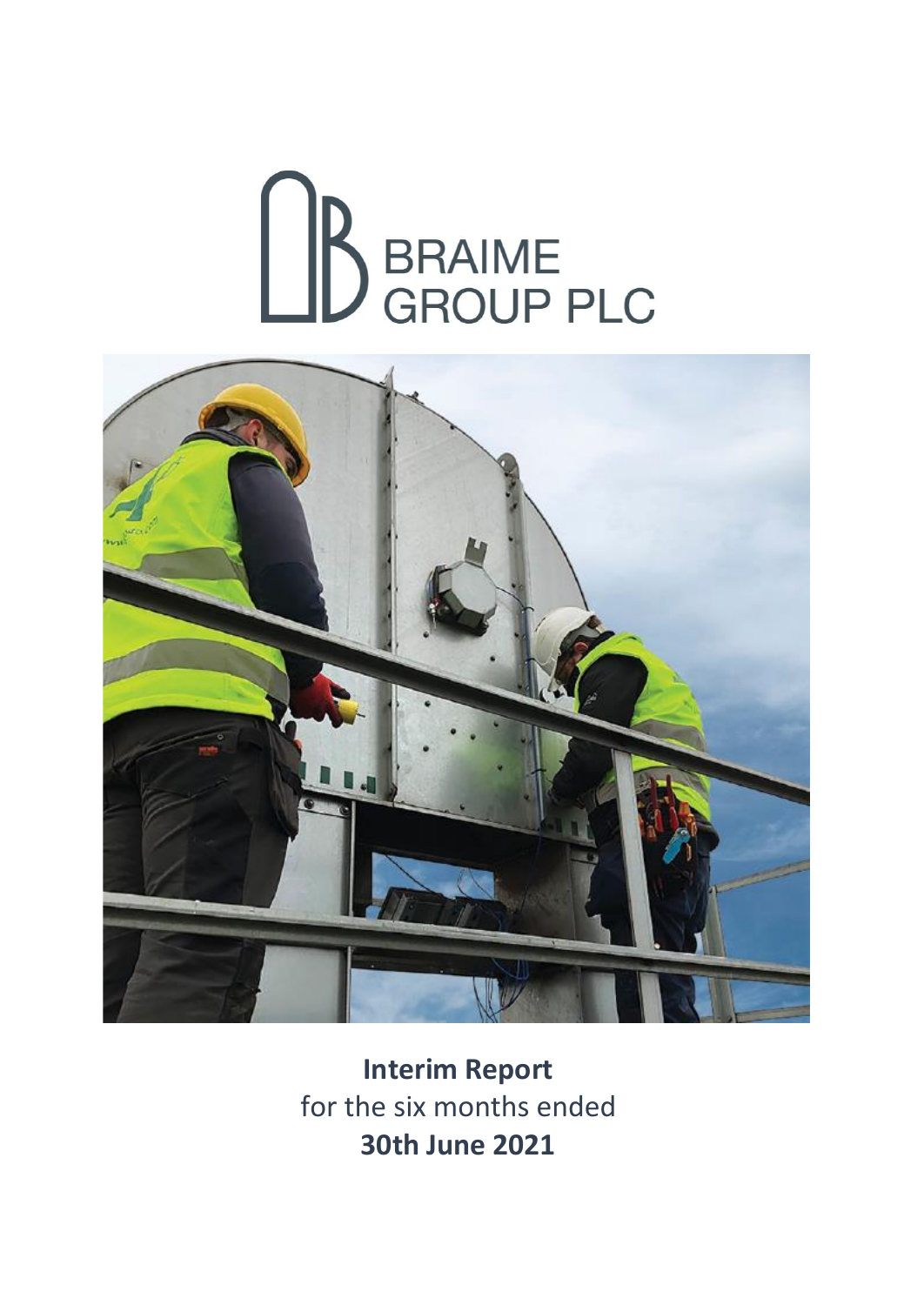### **Management commentary**

### **Performance**

Group sales revenue for the first six months of 2021 increased by 13% to £18.2m when compared to £16.1m for the same period in 2020, while profit before tax increased to £885,000 compared to £372,000 for the same period in 2020. The retained profit for the six-month period includes a £250,000 provision for repairs commitments to our chain cell operations which has become necessary while the new warehouse is being built. The directors are pleased to report that following the upheaval of the previous year brought about by the global pandemic, the Group has seen a surge in customer demand which began in the spring of 2021, with all sectors performing strongly, particularly the automotive sector. The underlying trading performance of the Group should also be viewed from the context of Sterling strengthening during 2021. A significant proportion of the Group's income is earned in the USA, and consequently, Sterling strengthening against the US dollar (a closing rate of 1:1.389 as at June 2021 compared to 1:1.236 in June 2020) results in a reduction in profit for the Group when reported in Sterling.

#### **Dividends**

In line with the Group's policy to maintain dividend growth, balanced alongside the Group's requirement for investment in capital to support long term growth, the directors have decided to increase the interim dividend from 4.00p to 4.25p per share. This dividend will be paid on 14th October 2021 to the Ordinary and 'A' Ordinary shareholders on the register on the 1st October 2021. The associated ex-dividend date is 30<sup>th</sup> September 2021.

#### **Braime Pressings Limited**

External sales revenue of £2.6m in the first 6 months of 2021 was 35% up on the same period last year driven by strong demand from the automotive sector. Intercompany sales also increased by £238,000. The manufacturing division made a profit before tax of £481,000 as a result of the higher demand for its products. As reported last year, the Company recruited a new sales manager at the beginning of 2020 and after a challenging year the Company is now developing new sectors.

#### **4B Division**

Our distribution division's external sales revenue of £15.6m increased by 10% when compared to £14.2m for the same period last year. Intercompany trading increased by 9.8% to £2.6m (£2.4m for the same period in 2020). The division has benefitted from an exceptional order of chain products from the Middle East early in the year. The £1.4m increase in external sales has had a positive direct impact on profitability, with profit after tax for the 4B division for the six-month period increasing to £494,000 as compared to £307,000 for the same period last year.

#### **Balance sheet**

Total net assets as at 30th June 2021 amounted to £15.4m (30th June 2020 - £14.9m). Capital asset additions of £991,000 during the period relate to a large extent to the remainder of the €2.2m construction costs of the warehouse being £433,000 for 4B France which was fully completed in May 2021 as announced earlier in the year. As announced last month, the Company has also commenced construction of a new climate-controlled warehouse and additional parking facilities at our head office facility in Leeds, UK which is anticipated to cost £1m and is being funded primarily from a £850,000 development loan from the Company's bankers. At the half-year, the Group had spent £185,000 on improvements to its head office facilities. Other investments relate to various items of manufacturing equipment and other IT capital expenditure.

Inventory has decreased by £44,000 when compared to 30th June 2020 and increased by £219,000 when compared to 31st December 2020. Trade receivables of £7.5m have increased by £918,000 when compared to 30th June 2020 and increased by £1,518,000 when compared to 31st December 2020. The increase in trade debtors are a direct result of the increase in revenue in the first six months of 2021 and is in line with seasonal trend. Overall debtor days are similar to prior periods. The increase in long-term borrowings during the year are in line with expectations, being the take up of new loans of £532,000 in relation to the final draw-down of the €1.7m loan facility in 4B France with Credit du Nord and BPI-France which, as mentioned in the 2019 annual report, was obtained to fund the warehouse construction (the balance having been funded out of profit).

### **Cash flow**

Cash at the end of the period was £764,000. Cash generated from operations before working capital movements was £1.3m during the period. An increase in trade receivables of £1,518,000, an increase in inventories of £219,000 offset by an increase in trade payables of £1,138,000 saw working capital reduce by £599,000 since the year end. These are a consequence of the increased level of trading activity during the period. Investment in capital projects mentioned above gave rise to capital outflows of £991,000 and the Group repaid £234,000 of loans whilst the take up of new loans of £532,000 in France mentioned above, provided proceeds from borrowings. Overall, net cash reduced by £433,000 during the six months to 30th June 2021. The business has sufficient headroom within its £3.5m bank overdraft facility and management remains focused in ensuring that working capital requirements, particularly for stock, are carefully monitored and controlled.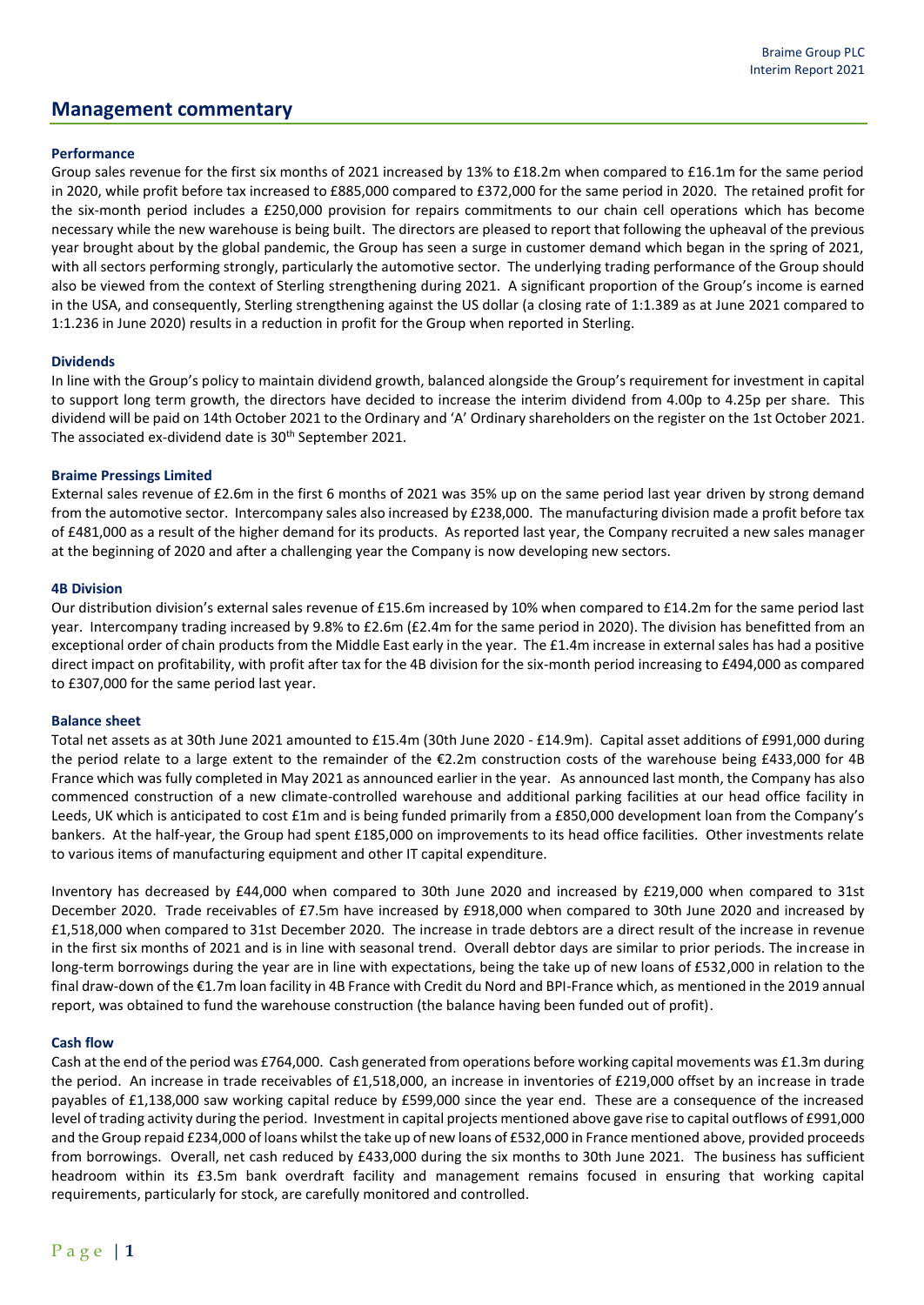## **Management commentary (continued)**

### **Principal exchange rates**

The Group reports its results in Sterling, its presentational currency. The Group operates in six other currencies and the average of the principal exchange rates in use during the half year and as at 30th June 2021 are shown in the table below, along with comparatives. Since a significant proportion of the Group revenues are in the USA, the Group has incurred foreign exchange losses from the strengthening of Sterling against the US dollar since 31st December 2020.

| <b>Currency</b>         | <b>Symbol</b> | Avg rate<br><b>HY 2021</b> | Avg rate<br><b>HY 2020</b> | Avg rate<br><b>FY 2020</b> | <b>Closing rate</b><br>30th Jun<br>2021 | <b>Closing rate</b><br>30th Jun<br>2020 | <b>Closing rate</b><br>31st Dec<br>2020 |
|-------------------------|---------------|----------------------------|----------------------------|----------------------------|-----------------------------------------|-----------------------------------------|-----------------------------------------|
| Australian Dollar       | <b>AUD</b>    | 1.813                      | 1.922                      | 1.867                      | 1.840                                   | 1.795                                   | 1.763                                   |
| Chinese Renminbi (Yuan) | <b>CNY</b>    | 8.993                      | 8.857                      | 8.880                      | 8.941                                   | 8.714                                   | 8.890                                   |
| Euro                    | <b>EUR</b>    | 1.156                      | 1.140                      | 1.126                      | 1.165                                   | 1.100                                   | 1.112                                   |
| South African Rand      | ZAR           | 20.257                     | 21.334                     | 21.309                     | 19.711                                  | 21.468                                  | 20.030                                  |
| Thai Baht               | тнв           | 43.064                     | 39.993                     | 40.404                     | 44.290                                  | 38.152                                  | 40.838                                  |
| United States Dollar    | USD           | 1.389                      | 1.259                      | 1.290                      | 1.382                                   | 1.236                                   | 1.365                                   |

#### **Key performance indicators**

The Group uses the following key performance indicators to assess the performance of the Group as a whole and of the individual businesses:

| Key performance indicator | <b>Note</b> | <b>Half year</b> | <b>Half year</b> | <b>Full year</b> |
|---------------------------|-------------|------------------|------------------|------------------|
|                           |             | 2021             | 2020             | 2020             |
| Turnover growth           |             | 13.0%            | (5.6%)           | $(1.9\%)$        |
| Gross margin              |             | 47.2%            | 47.4%            | 46.7%            |
| Operating profit          | 3           | £0.98m           | £0.45m           | £1.38m           |
| Stock days                | 4           | 170 days         | 191 days         | 182 days         |
| Debtor days               |             | 59 days          | 63 days          | 56 days          |

Notes to KPI's

#### 1. Turnover growth

The Group aims to increase shareholder value by measuring the year on year growth in Group revenue. Revenues are up due to the strong demand in the manufacturing sector and improvements in the global economic climate as the impact of the COVID pandemic recedes.

### 2. Gross margin

Gross profit (revenue less change in inventories and raw materials used) as a percentage of revenue is monitored to maximise profits available for reinvestment and distribution to shareholders. Gross margin has decreased slightly over the same period last year but has improved when compared to the full year results in 2020. The directors continue to monitor the margins carefully for further movement.

### 3. Operating profit

Sustainable growth in operating profit is a strategic priority to enable ongoing investment and increase shareholder value. Operating profits have improved as a direct result of the increase in sales in both the manufacturing and the 4B division.

### 4. Stock days

The average value of inventories divided by raw materials and consumables used and changes in inventories of finished goods and work in progress expressed as a number of days is monitored to ensure the right level of stocks are held in order to meet customer demands whilst not carrying excessive amounts which impacts upon working capital requirements. Stock days have reduced with sales increasing but inventories remaining largely unchanged.

#### 5. Debtor days

The average value of trade receivables divided by revenue expressed as a number of days. This is an important indicator of working capital requirements. Debtor days at 59 days are slightly below the standard payment terms of 60 days. Management remain focused on reducing this to improve cash.

Other metrics monitored weekly or monthly include quality measures (such as customer complaints), raw materials buying prices, capital expenditure, line utilisation, reportable accidents and near-misses.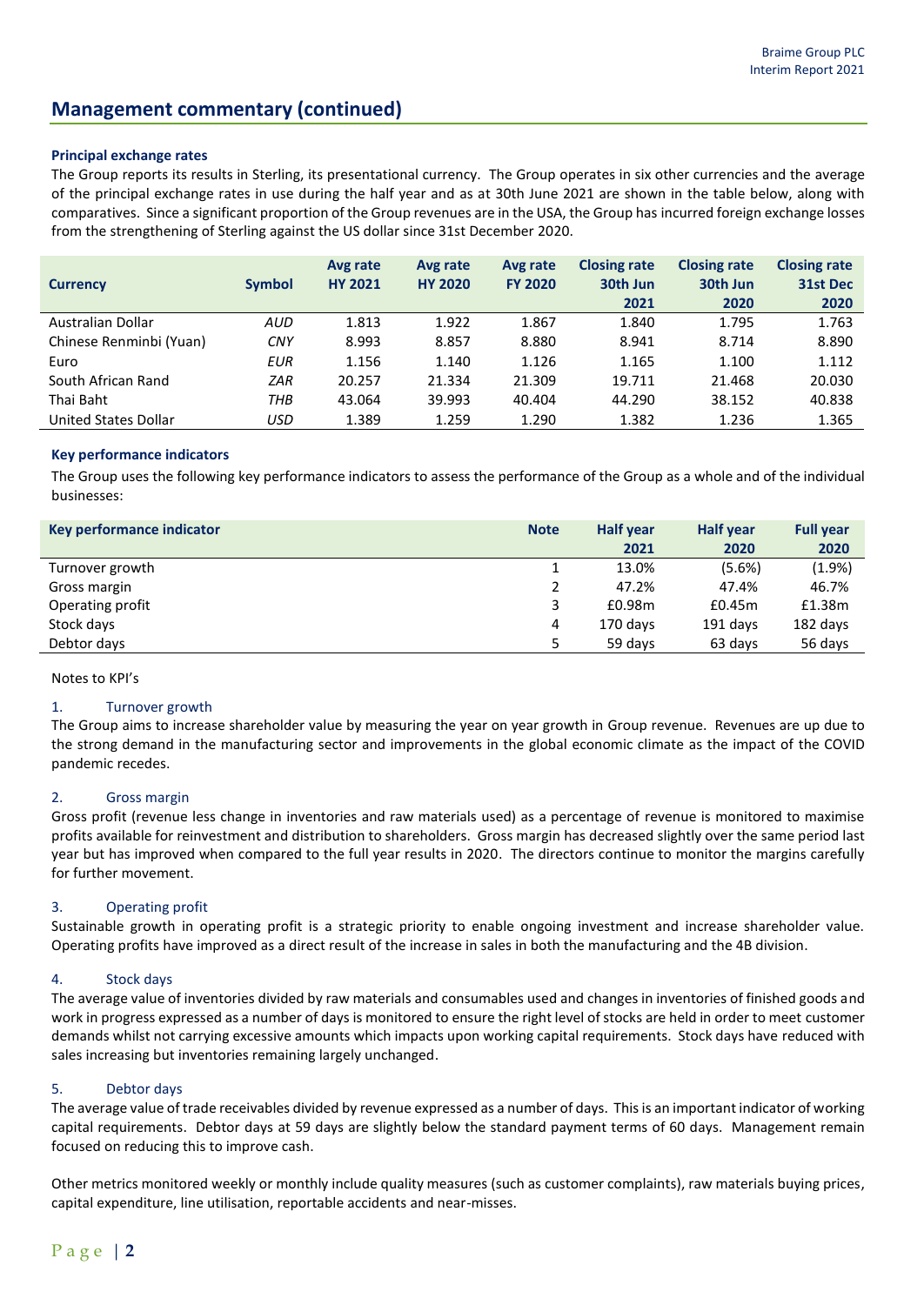## **Management commentary (continued)**

### **Ongoing impact of the COVID pandemic**

Due to the support of our staff, the business succeeded in operating throughout the pandemic, with only limited numbers working from home, where possible. With the exception of our staff at 4B Asia Pacific, "normal work" patterns have returned across the group, while we continue to act cautiously to try to minimise the effects of the ongoing epidemic. Nevertheless, our sales activities continue to be negatively affected by the remaining travel restrictions and the lack of trade exhibitions, both of which greatly limit our ability to engage with our customers.

While we have adopted new means of marketing during the pandemic, these do not replace the benefits of direct contact with our customers. This direct contact has always been central to our process of continuously developing new product and of bringing these products to market. We hope that our ability to visit our customers and display our products at trade exhibitions will gradually become possible in the coming months.

#### **Short term Impact of Brexit**

The group is heavily dependent on the import of raw materials to manufacture our products, and on the import of finished product, both of which are then exported globally, and a large proportion of group sales are made in sales to overseas markets. Our trained and experienced staff were able to make and automate the relatively simple changes to our existing documentation required to continue our exports to the EU. Where we were able to deliver in full truck loads, our exports to the EU continued almost seamlessly.

However, where we had to ship part loads on trucks, shared with UK exporters who were less familiar with export documentation, our own deliveries were significantly delayed by incorrect or incomplete documentation provided by other exporters. We were also taken by surprise by the lack of knowledge within many European freight companies. No doubt this lack of preparedness was caused by the months, and indeed years, of uncertainty and political brinkmanship and by the lastminute nature of the Trade Agreement. We have now largely adapted to this situation by re-scheduling our exports and delivering on dedicated trucks wherever possible, and by switching to more competent international freight companies.

#### **Outlook for the second half of 2021**

We are benefitting from a large increase in the volume of sales, due in part to the Brexit Bounce, and, in part, due to the ongoing introduction of new products. The benefits of this increase in the volume of sales are tempered by the quite unprecedented rise in the cost of many key raw materials, including steel and plastic resin, which have both increased by around 35% and also by an equally unprecedented jump in the cost of freight, particularly sea freight, which affects both import and export. In some case, the cost of freight is 700% higher than 12 months ago.

Both inflationary problems will reduce our margins in the short term. We are trying to pass on increases to our customers, but there is an inevitable delay in this process. Meanwhile these price increases will almost certainly lead eventually to a drop in the volume of sales. The huge increase in the cost of delivering goods over long distances, creates major challenges for our export focused group - but also creates potential new opportunities, for our manufacturing business.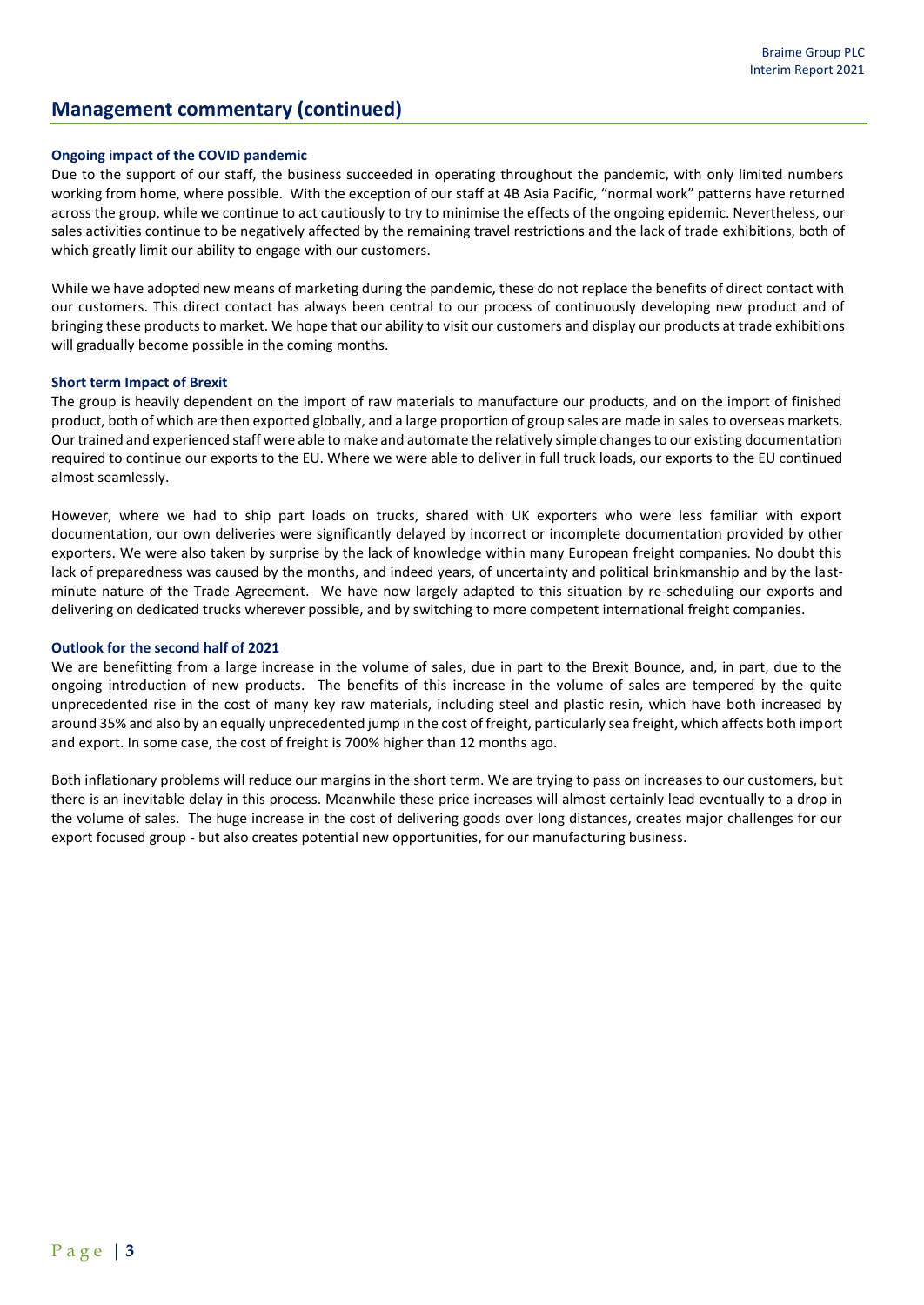## **Consolidated income statement For the six months ended 30th June 2021**

|                                                                                                                                                                             | <b>Unaudited</b><br>6 months to<br>30th June<br>2021<br>£'000 | Unaudited<br>6 months to<br>30th June<br>2020<br>f'000 | Audited<br>year to<br>31st December<br>2020<br>f'000  |
|-----------------------------------------------------------------------------------------------------------------------------------------------------------------------------|---------------------------------------------------------------|--------------------------------------------------------|-------------------------------------------------------|
| <b>Revenue</b>                                                                                                                                                              | 18,212                                                        | 16,114                                                 | 32,803                                                |
| Changes in inventories of finished goods and work in<br>progress<br>Raw materials and consumables used<br>Employee benefits costs<br>Depreciation expense<br>Other expenses | 51<br>(9,661)<br>(4, 366)<br>(655)<br>(2, 597)                | 492<br>(8,954)<br>(4,406)<br>(646)<br>(2, 146)         | (63)<br>(17, 428)<br>(8, 408)<br>(1, 280)<br>(4, 277) |
| Other operating income                                                                                                                                                      | 5                                                             |                                                        | 30                                                    |
| <b>Profit from operations</b><br>Finance costs                                                                                                                              | 989<br>(106)                                                  | 454<br>(82)                                            | 1,377<br>(191)                                        |
| Finance income                                                                                                                                                              | $\mathbf{2}$                                                  |                                                        | 9                                                     |
| <b>Profit before tax</b>                                                                                                                                                    | 885                                                           | 372                                                    | 1,195                                                 |
| Tax expense                                                                                                                                                                 | (220)                                                         | (114)                                                  | (341)                                                 |
| <b>Profit for the period</b>                                                                                                                                                | 665                                                           | 258                                                    | 854                                                   |
| <b>Profit attributable to:</b>                                                                                                                                              |                                                               |                                                        |                                                       |
| Owners of the parent                                                                                                                                                        | 608                                                           | 242                                                    | 823                                                   |
| Non-controlling interests                                                                                                                                                   | 57                                                            | 16                                                     | 31                                                    |
|                                                                                                                                                                             | 665                                                           | 258                                                    | 854                                                   |
| <b>Basic and diluted earnings per share</b>                                                                                                                                 | 46.18p                                                        | 16.81p                                                 | 59.31p                                                |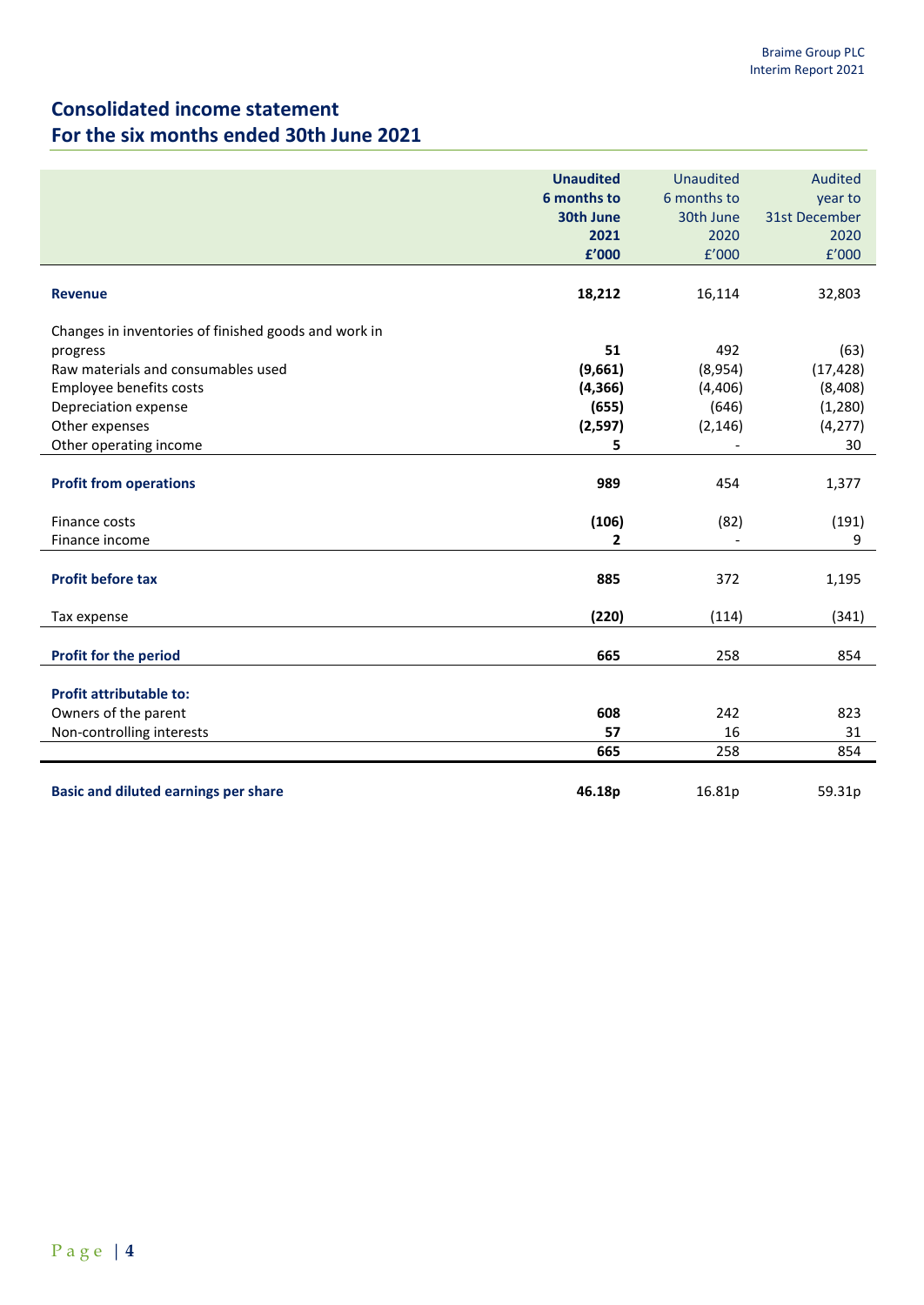# **Consolidated statement of comprehensive income For the six months ended 30th June 2021**

| <b>Unaudited</b><br>Audited<br>Unaudited<br>6 months to<br>6 months to<br>year to<br>30th June<br>31st December<br>30th June<br>2021<br>2020<br>2020<br>£'000<br>f'000<br>f'000<br>Profit for the period<br>665<br>258<br>854<br>Items that will not be reclassified subsequently to profit or loss<br>Net pension remeasurement gain on post-employment benefits<br>66<br>Items that may be reclassified subsequently to profit or loss<br>Foreign exchange (losses)/gains on re-translation of overseas<br>(97)<br>(133)<br>operations<br>404<br>(97)<br>Other comprehensive income for the period<br>(67)<br>404<br>Total comprehensive income for the period<br>568<br>662<br>787 |  |  |
|---------------------------------------------------------------------------------------------------------------------------------------------------------------------------------------------------------------------------------------------------------------------------------------------------------------------------------------------------------------------------------------------------------------------------------------------------------------------------------------------------------------------------------------------------------------------------------------------------------------------------------------------------------------------------------------|--|--|
|                                                                                                                                                                                                                                                                                                                                                                                                                                                                                                                                                                                                                                                                                       |  |  |
|                                                                                                                                                                                                                                                                                                                                                                                                                                                                                                                                                                                                                                                                                       |  |  |
|                                                                                                                                                                                                                                                                                                                                                                                                                                                                                                                                                                                                                                                                                       |  |  |
|                                                                                                                                                                                                                                                                                                                                                                                                                                                                                                                                                                                                                                                                                       |  |  |
|                                                                                                                                                                                                                                                                                                                                                                                                                                                                                                                                                                                                                                                                                       |  |  |
|                                                                                                                                                                                                                                                                                                                                                                                                                                                                                                                                                                                                                                                                                       |  |  |
|                                                                                                                                                                                                                                                                                                                                                                                                                                                                                                                                                                                                                                                                                       |  |  |
|                                                                                                                                                                                                                                                                                                                                                                                                                                                                                                                                                                                                                                                                                       |  |  |
|                                                                                                                                                                                                                                                                                                                                                                                                                                                                                                                                                                                                                                                                                       |  |  |
|                                                                                                                                                                                                                                                                                                                                                                                                                                                                                                                                                                                                                                                                                       |  |  |
|                                                                                                                                                                                                                                                                                                                                                                                                                                                                                                                                                                                                                                                                                       |  |  |
|                                                                                                                                                                                                                                                                                                                                                                                                                                                                                                                                                                                                                                                                                       |  |  |
|                                                                                                                                                                                                                                                                                                                                                                                                                                                                                                                                                                                                                                                                                       |  |  |
|                                                                                                                                                                                                                                                                                                                                                                                                                                                                                                                                                                                                                                                                                       |  |  |
|                                                                                                                                                                                                                                                                                                                                                                                                                                                                                                                                                                                                                                                                                       |  |  |
|                                                                                                                                                                                                                                                                                                                                                                                                                                                                                                                                                                                                                                                                                       |  |  |
|                                                                                                                                                                                                                                                                                                                                                                                                                                                                                                                                                                                                                                                                                       |  |  |
|                                                                                                                                                                                                                                                                                                                                                                                                                                                                                                                                                                                                                                                                                       |  |  |
|                                                                                                                                                                                                                                                                                                                                                                                                                                                                                                                                                                                                                                                                                       |  |  |
|                                                                                                                                                                                                                                                                                                                                                                                                                                                                                                                                                                                                                                                                                       |  |  |
|                                                                                                                                                                                                                                                                                                                                                                                                                                                                                                                                                                                                                                                                                       |  |  |
| Total comprehensive income attributable to:                                                                                                                                                                                                                                                                                                                                                                                                                                                                                                                                                                                                                                           |  |  |
| Owners of the parent<br>489<br>656<br>744                                                                                                                                                                                                                                                                                                                                                                                                                                                                                                                                                                                                                                             |  |  |
| Non-controlling interests<br>6<br>79<br>43                                                                                                                                                                                                                                                                                                                                                                                                                                                                                                                                                                                                                                            |  |  |
| 662<br>568<br>787                                                                                                                                                                                                                                                                                                                                                                                                                                                                                                                                                                                                                                                                     |  |  |

The foreign currency movements arise on the re-translation of overseas subsidiaries' opening balance sheets at closing rates.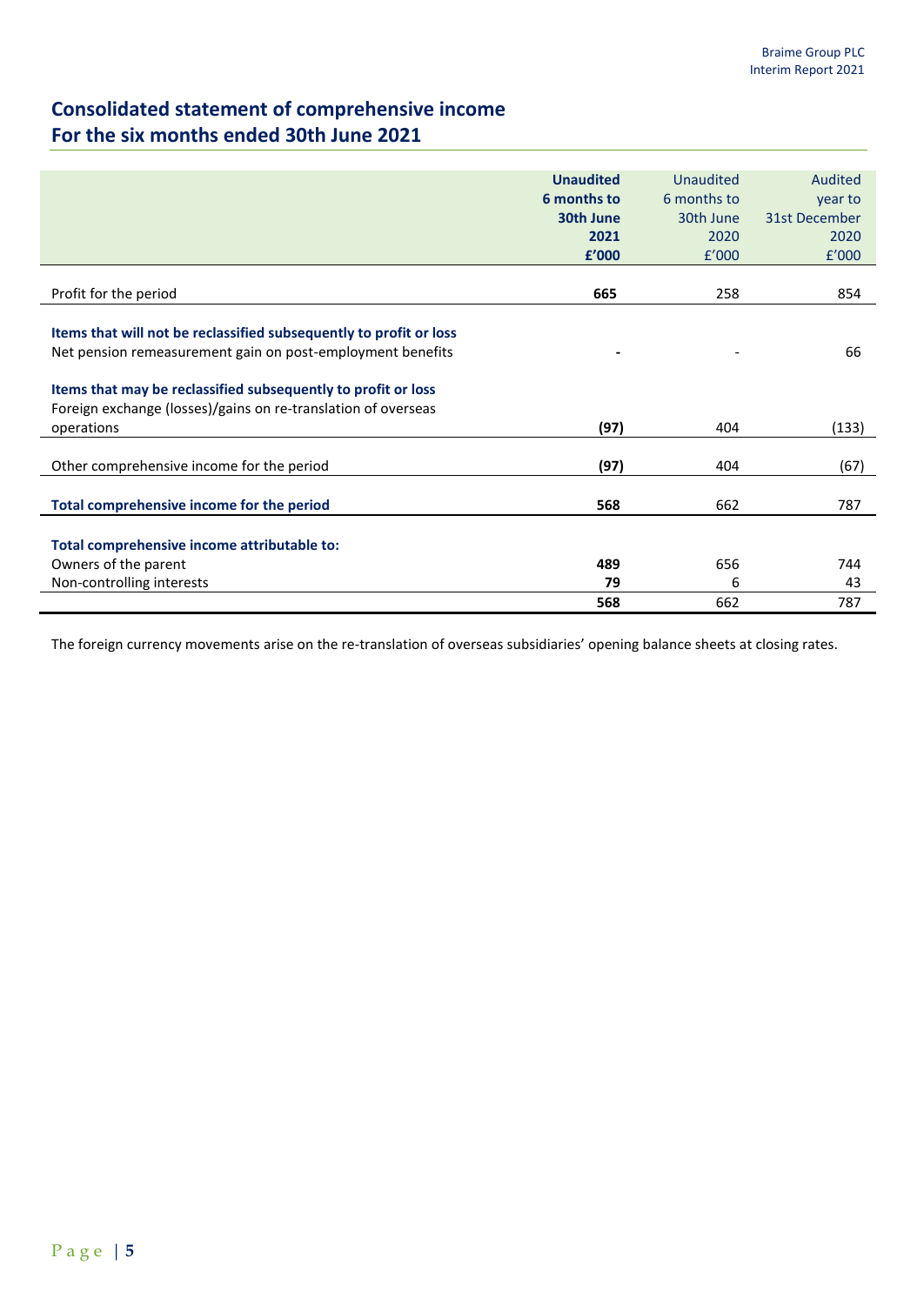# **Consolidated balance sheet At 30th June 2021**

|                                                                     | <b>Unaudited</b> | <b>Unaudited</b> | Audited      |
|---------------------------------------------------------------------|------------------|------------------|--------------|
|                                                                     | 6 months to      | 6 months to      | year to 31st |
|                                                                     | 30th June        | 30th June        | December     |
|                                                                     | 2021             | 2020             | 2020         |
|                                                                     | £'000            | f'000            | f'000        |
|                                                                     |                  |                  |              |
| <b>Non-current assets</b>                                           |                  |                  |              |
| Property, plant and equipment                                       | 8,216            | 7,246            | 7,830        |
| Intangible assets                                                   | 31               | 44               | 37           |
| Right of use assets                                                 | 683              | 190              | 487          |
| <b>Total non-current assets</b>                                     | 8,930            | 7,480            | 8,354        |
|                                                                     |                  |                  |              |
| <b>Current assets</b>                                               |                  |                  |              |
| Inventories                                                         | 9,083            | 9,127            | 8,864        |
| Trade and other receivables                                         | 7,472            | 6,554            | 5,855        |
| Cash and cash equivalents                                           | 1,673            | 1,558            | 1,533        |
| <b>Total current assets</b>                                         | 18,228           | 17,239           | 16,252       |
| <b>Total assets</b>                                                 | 27,158           | 24,719           | 24,606       |
|                                                                     |                  |                  |              |
| <b>Current liabilities</b>                                          |                  |                  |              |
| Bank overdraft                                                      | 909              | 736              | 335          |
| Trade and other payables                                            | 5,344            | 4,586            | 4,744        |
| Other financial liabilities                                         | 2,661            | 2,042            | 2,133        |
| Corporation tax liability                                           | 70               | 47               | 78           |
|                                                                     |                  |                  |              |
| <b>Total current liabilities</b>                                    | 8,984            | 7,411            | 7,290        |
| <b>Non-current liabilities</b>                                      |                  |                  |              |
| <b>Financial liabilities</b>                                        | 2,479            | 2,031            | 2,075        |
| Deferred income tax liability                                       | 276              | 382              | 278          |
|                                                                     |                  |                  |              |
| <b>Total non-current liabilities</b>                                | 2,755            | 2,413            | 2,353        |
| <b>Total liabilities</b>                                            |                  |                  | 9,643        |
|                                                                     | 11,739           | 9,824            |              |
| <b>Total net assets</b>                                             | 15,419           | 14,895           | 14,963       |
|                                                                     |                  |                  |              |
| <b>Capital and reserves</b>                                         |                  |                  |              |
| Share capital                                                       | 360              | 360              | 360          |
| Capital reserve                                                     | 257              | 257              | 257          |
| Foreign exchange reserve                                            | (270)            | 408              | (151)        |
| <b>Retained earnings</b>                                            | 15,296           | 14,211           | 14,800       |
| Total equity attributable to the shareholders of the parent Company | 15,643           | 15,236           | 15,266       |
| Non-controlling interests                                           | (224)            | (341)            | (303)        |
| <b>Total equity</b>                                                 | 15,419           | 14,895           | 14,963       |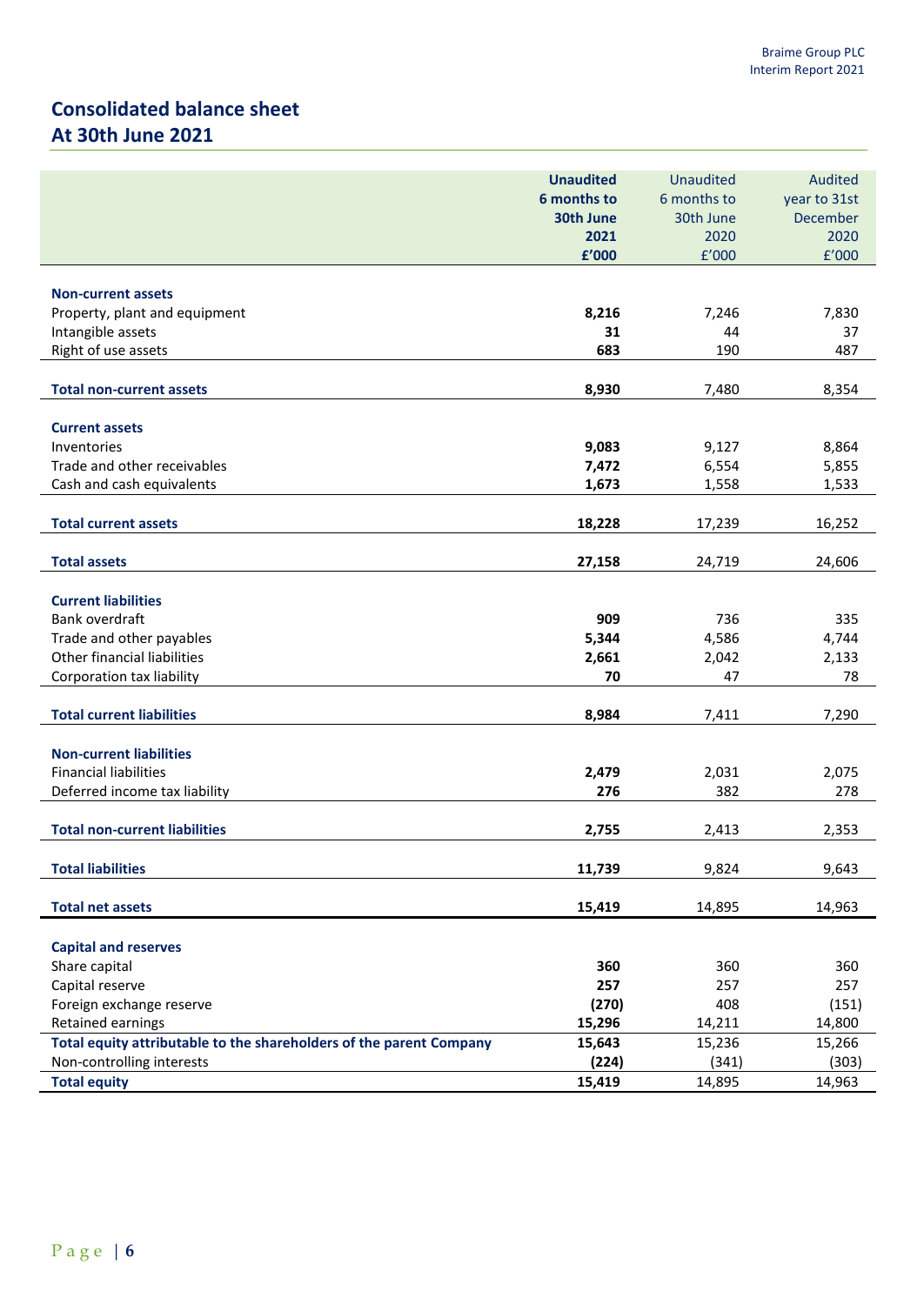# **Consolidated cash flow statement For the six months ended 30th June 2021**

|                                                            | <b>Unaudited</b> | <b>Unaudited</b> | Audited       |
|------------------------------------------------------------|------------------|------------------|---------------|
|                                                            | 6 months to      | 6 months to      | year to       |
|                                                            | 30th June        | 30th June        | 31st December |
|                                                            | 2021             | 2020             | 2020          |
|                                                            | £'000            | E'000            | f'000         |
| <b>Operating activities</b>                                |                  |                  |               |
| Net profit                                                 | 665              | 258              | 854           |
|                                                            |                  |                  |               |
| Adjustments for:                                           |                  |                  |               |
| Depreciation                                               | 655              | 646              | 1,280         |
| Foreign exchange (losses)/gains                            | (4)              | 299              | (170)         |
| Finance income                                             | (2)              |                  | (9)           |
| Finance expense                                            | 106              | 82               | 191           |
| (Gain)/loss on sale of plant, machinery and motor vehicles | (5)              |                  | $\mathbf{1}$  |
| Adjustment in respect of defined benefit scheme            |                  |                  | 71            |
| Income tax expense                                         | 220              | 114              | 341           |
| Income taxes paid                                          | (329)            | (8)              | (168)         |
| Operating profit before changes in working capital and     |                  |                  |               |
| provisions                                                 | 1,306            | 1,391            | 2,391         |
|                                                            |                  |                  |               |
| Increase in trade and other receivables                    | (1, 518)         | (915)            | (356)         |
| Increase in inventories                                    | (219)            | (554)            | (291)         |
| Increase in trade and other payables                       | 1,138            | 787              | 942           |
|                                                            |                  |                  |               |
|                                                            | (599)            | (682)            | 295           |
|                                                            |                  |                  |               |
| <b>Cash generated from operations</b>                      | 707              | 709              | 2,686         |
|                                                            |                  |                  |               |
| <b>Investing activities</b>                                |                  |                  |               |
| Purchases of property, plant, machinery and motor vehicles | (991)            | (855)            | (2,057)       |
| Sale of plant, machinery and motor vehicles                | 5                | 8                | 13            |
| Interest received                                          | 2                |                  | 4             |
|                                                            | (984)            | (847)            | (2,040)       |
|                                                            |                  |                  |               |
| <b>Financing activities</b>                                |                  |                  |               |
| Proceeds from long term borrowings                         | 532              | 900              | 1,117         |
| Repayment of borrowings                                    | (234)            | (116)            | (419)         |
| Repayment of hire purchase creditors                       | (109)            | (118)            | (217)         |
| Repayment of lease liabilities                             | (127)            | (172)            | (228)         |
| Bank interest paid                                         | (55)             | (63)             | (124)         |
| Lease interest paid                                        | (37)             | (12)             | (38)          |
| Hire purchase interest paid                                | (15)             | (7)              | (29)          |
| Dividends paid                                             | (112)            | (115)            | (173)         |
|                                                            | (157)            | 297              | (111)         |
| (Decrease)/increase in cash and cash equivalents           | (434)            | 159              | 535           |
|                                                            |                  |                  |               |
| Cash and cash equivalents, beginning of period             | 1,198            | 663              | 663           |
|                                                            |                  |                  |               |
| Cash and cash equivalents (including overdrafts), end of   |                  |                  |               |
| period                                                     | 764              | 822              | 1,198         |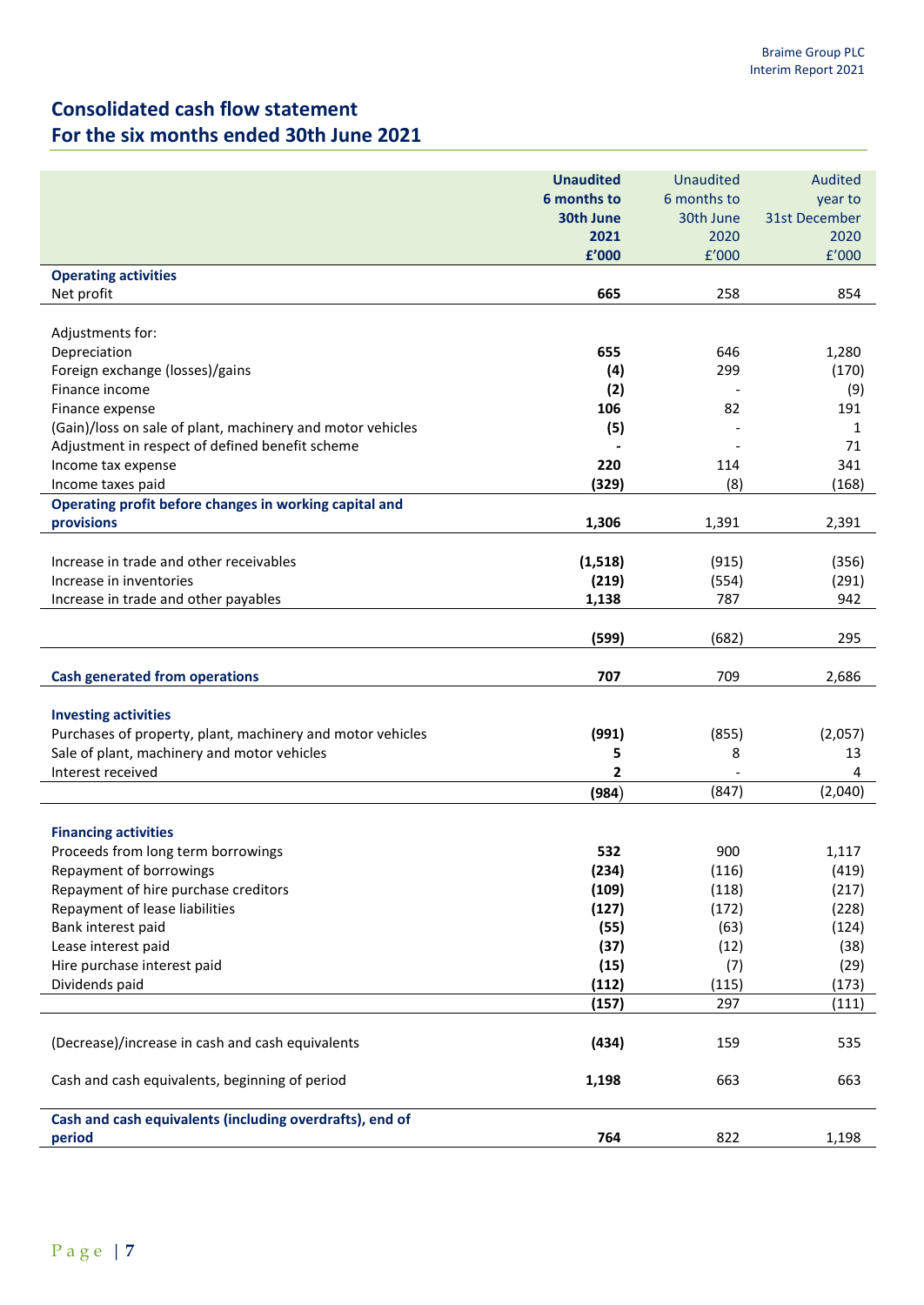# **Consolidated statement of changes in equity For the six months ended 30th June 2021**

|                                 |                |                | <b>Foreign</b>  |                 |              |                  |               |
|---------------------------------|----------------|----------------|-----------------|-----------------|--------------|------------------|---------------|
|                                 | <b>Share</b>   | <b>Capital</b> | <b>Exchange</b> | <b>Retained</b> |              | <b>Minority</b>  | <b>Total</b>  |
|                                 | <b>Capital</b> | <b>Reserve</b> | <b>Reserve</b>  | <b>Earnings</b> | <b>Total</b> | <b>Interests</b> | <b>Equity</b> |
|                                 | £'000          | £'000          | £'000           | £'000           | £'000        | £'000            | £'000         |
| Balance at 31st December        |                |                |                 |                 |              |                  |               |
| 2020                            | 360            | 257            | (151)           | 14,800          | 15,266       | (303)            | 14,963        |
|                                 |                |                |                 |                 |              |                  |               |
| <b>Comprehensive income</b>     |                |                |                 |                 |              |                  |               |
|                                 |                |                |                 |                 |              |                  |               |
| Profit                          |                |                |                 | 608             | 608          | 57               | 665           |
|                                 |                |                |                 |                 |              |                  |               |
| Other comprehensive income      |                |                |                 |                 |              |                  |               |
|                                 |                |                |                 |                 |              |                  |               |
| Foreign exchange (loss)/gain    |                |                |                 |                 |              |                  |               |
| on re-translation of overseas   |                |                |                 |                 |              |                  |               |
| operations                      |                | $\blacksquare$ | (119)           | $\blacksquare$  | (119)        | 22               | (97)          |
| Total other comprehensive       |                |                |                 |                 |              |                  |               |
| income                          |                |                | (119)           |                 | (119)        | 22               | (97)          |
| Total comprehensive             |                |                |                 |                 |              |                  |               |
| income                          |                | $\blacksquare$ | (119)           | 608             | 489          | 79               | 568           |
| <b>Transactions with owners</b> |                |                |                 |                 |              |                  |               |
| <b>Dividends</b>                | $\blacksquare$ |                | $\blacksquare$  | (112)           | (112)        |                  | (112)         |
| Total transactions with owners  | $\blacksquare$ | $\blacksquare$ | $\blacksquare$  | (112)           | (112)        | $\blacksquare$   | (112)         |
| Balance at 30th June 2021       | 360            | 257            | (270)           | 15,296          | 15,643       | (224)            | 15,419        |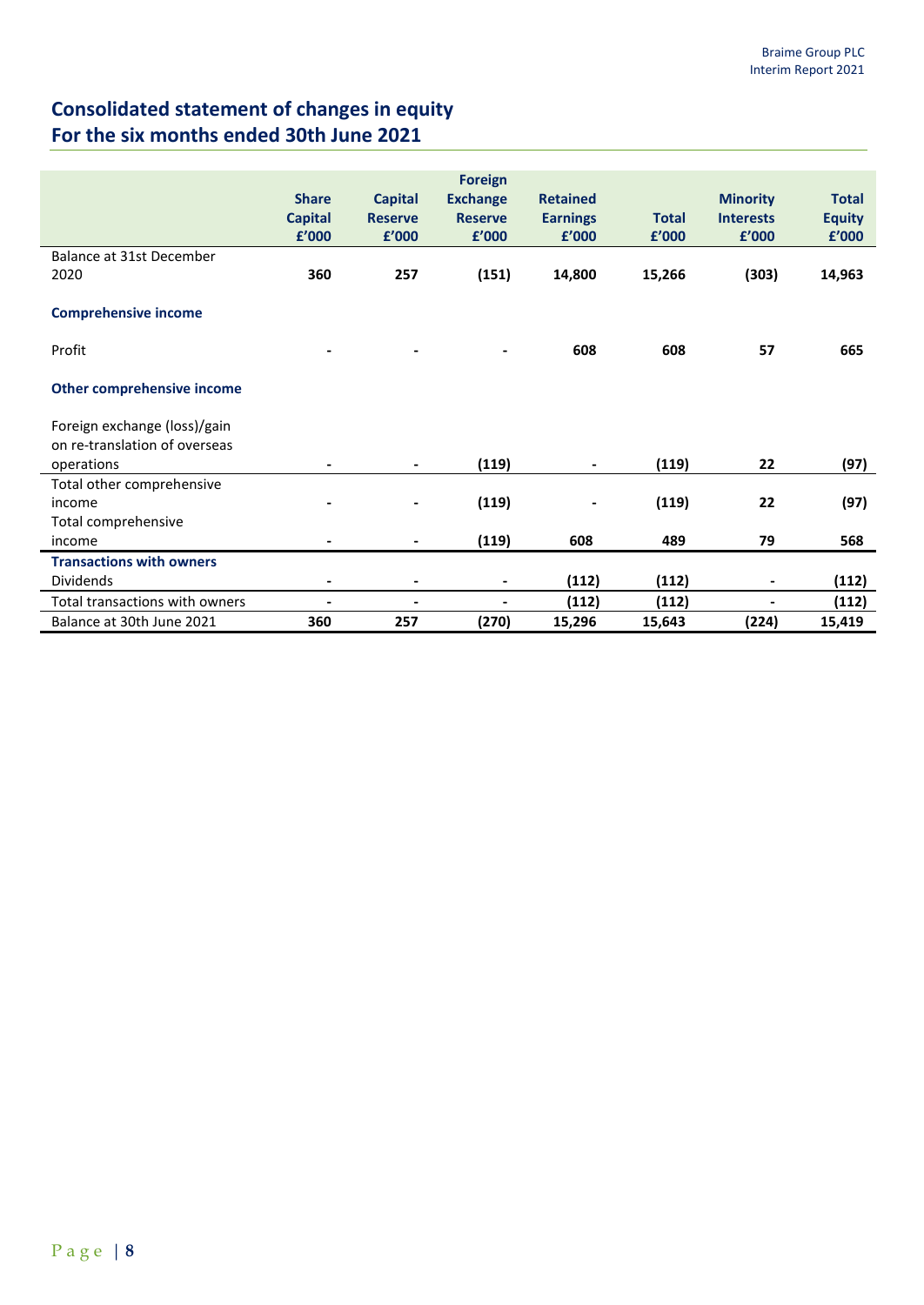# **Consolidated statement of changes in equity (continued) Comparative for the six months ended 30th June 2020**

|                                 |                          |                          | <b>Foreign</b>           |                          |              |                          |               |
|---------------------------------|--------------------------|--------------------------|--------------------------|--------------------------|--------------|--------------------------|---------------|
|                                 | <b>Share</b>             | <b>Capital</b>           | <b>Exchange</b>          | <b>Retained</b>          |              | <b>Minority</b>          | <b>Total</b>  |
|                                 | <b>Capital</b>           | <b>Reserve</b>           | <b>Reserve</b>           | <b>Earnings</b>          | <b>Total</b> | <b>Interests</b>         | <b>Equity</b> |
|                                 | £'000                    | £'000                    | £'000                    | £'000                    | £'000        | £'000                    | £'000         |
| Balance at 31st December        |                          |                          |                          |                          |              |                          |               |
| 2019                            | 360                      | 257                      | (6)                      | 14,084                   | 14,695       | (346)                    | 14,349        |
|                                 |                          |                          |                          |                          |              |                          |               |
| <b>Comprehensive income</b>     |                          |                          |                          |                          |              |                          |               |
|                                 |                          |                          |                          |                          |              |                          |               |
| Profit                          |                          |                          | $\overline{\phantom{a}}$ | 242                      | 242          | 16                       | 258           |
| Other comprehensive income      |                          |                          |                          |                          |              |                          |               |
| Foreign exchange gain/(loss)    |                          |                          |                          |                          |              |                          |               |
| on re-translation of overseas   |                          |                          |                          |                          |              |                          |               |
| operations                      | $\overline{\phantom{a}}$ | $\blacksquare$           | 414                      | $\overline{\phantom{a}}$ | 414          | (11)                     | 403           |
| Total other comprehensive       |                          |                          |                          |                          |              |                          |               |
| Income                          |                          |                          | 414                      |                          | 414          | (11)                     | 403           |
| Total comprehensive             |                          |                          |                          |                          |              |                          |               |
| Income                          | $\overline{\phantom{a}}$ | $\blacksquare$           | 414                      | 242                      | 656          | 5                        | 661           |
| <b>Transactions with owners</b> |                          |                          |                          |                          |              |                          |               |
| <b>Dividends</b>                | $\overline{\phantom{a}}$ | $\overline{\phantom{a}}$ | $\blacksquare$           | (115)                    | (115)        | $\overline{a}$           | (115)         |
| Total transactions with owners  | $\overline{\phantom{a}}$ | $\overline{\phantom{a}}$ | $\overline{a}$           | (115)                    | (115)        | $\overline{\phantom{a}}$ | (115)         |
| Balance at 30th June 2020       | 360                      | 257                      | 408                      | 14,211                   | 15,236       | (341)                    | 14,895        |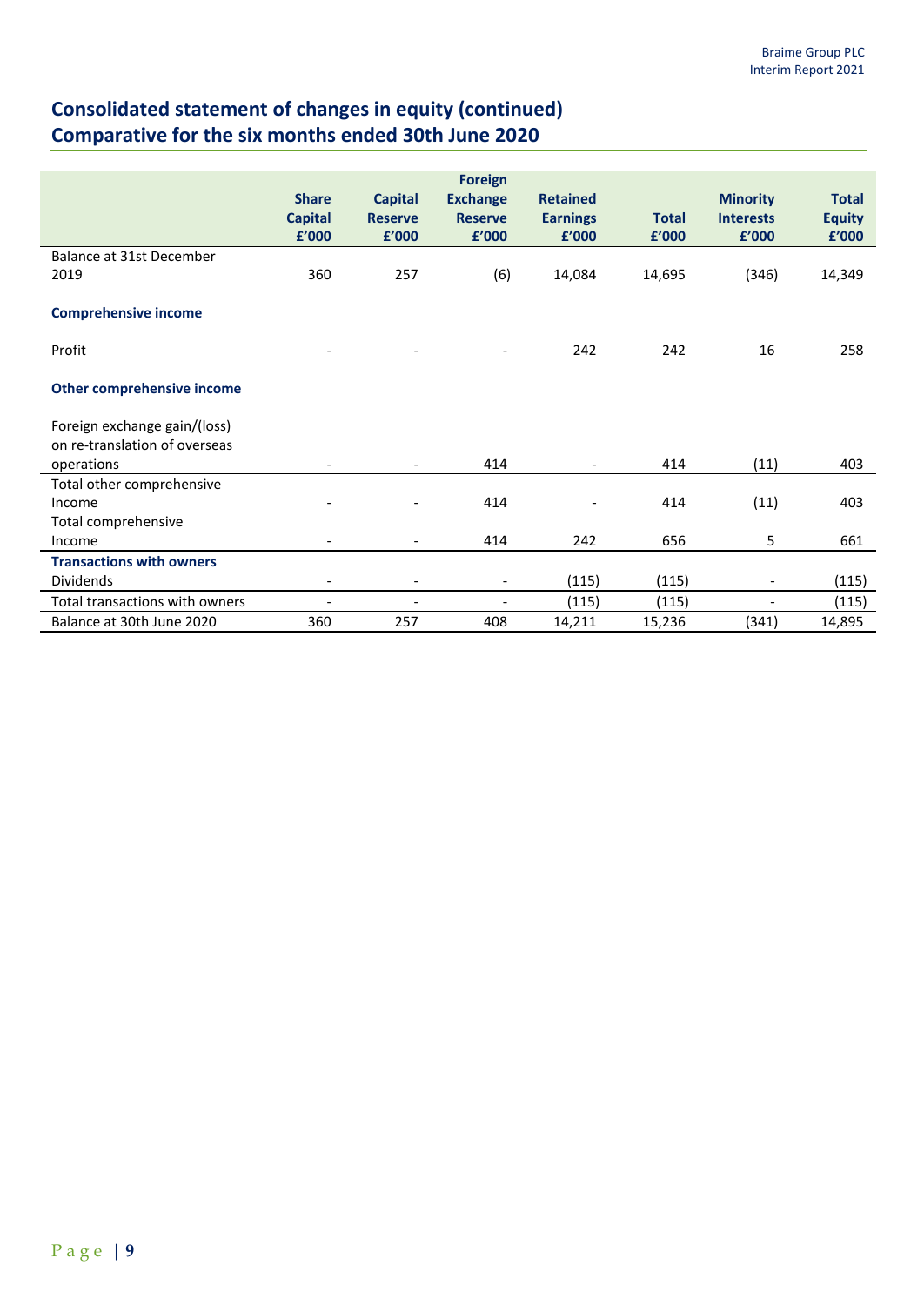# **Consolidated statement of changes in equity Comparative for the year ended 31st December 2020**

|                                                                                                                                | <b>Share</b><br><b>Capital</b><br>£'000 | <b>Capital</b><br><b>Reserve</b><br>£'000 | <b>Foreign</b><br><b>Exchange</b><br><b>Reserve</b><br>£'000 | <b>Retained</b><br><b>Earnings</b><br>£'000 | <b>Total</b><br>f'000 | <b>Minority</b><br><b>Interests</b><br>£'000 | <b>Total</b><br><b>Equity</b><br>£'000 |
|--------------------------------------------------------------------------------------------------------------------------------|-----------------------------------------|-------------------------------------------|--------------------------------------------------------------|---------------------------------------------|-----------------------|----------------------------------------------|----------------------------------------|
| Balance at 1st January 2020                                                                                                    | 360                                     | 257                                       | (6)                                                          | 14,084                                      | 14,695                | (346)                                        | 14,349                                 |
| <b>Comprehensive income</b>                                                                                                    |                                         |                                           |                                                              |                                             |                       |                                              |                                        |
| Profit                                                                                                                         |                                         |                                           |                                                              | 823                                         | 823                   | 31                                           | 854                                    |
| Other comprehensive income                                                                                                     |                                         |                                           |                                                              |                                             |                       |                                              |                                        |
| Net pension remeasurement<br>gain recognised directly in<br>equity<br>Foreign exchange losses on<br>re-translation of overseas |                                         |                                           |                                                              | 66                                          | 66                    |                                              | 66                                     |
| operations                                                                                                                     |                                         | $\overline{\phantom{a}}$                  | (145)                                                        | $\overline{\phantom{a}}$                    | (145)                 | 12                                           | (133)                                  |
| Total other comprehensive<br>income<br>Total comprehensive<br>income                                                           |                                         | $\overline{\phantom{a}}$                  | (145)<br>(145)                                               | 66<br>889                                   | (79)<br>744           | 12<br>43                                     | (67)<br>787                            |
| <b>Transactions with owners</b><br><b>Dividends</b>                                                                            | $\overline{\phantom{a}}$                | $\overline{\phantom{0}}$                  | $\blacksquare$                                               | (173)                                       | (173)                 | $\overline{\phantom{a}}$                     | (173)                                  |
| Total transactions with owners                                                                                                 |                                         | $\overline{a}$                            |                                                              | (173)                                       | (173)                 | $\overline{\phantom{0}}$                     | (173)                                  |
| Balance at 31st December<br>2020                                                                                               | 360                                     | 257                                       | (151)                                                        | 14,800                                      | 15,266                | (303)                                        | 14,963                                 |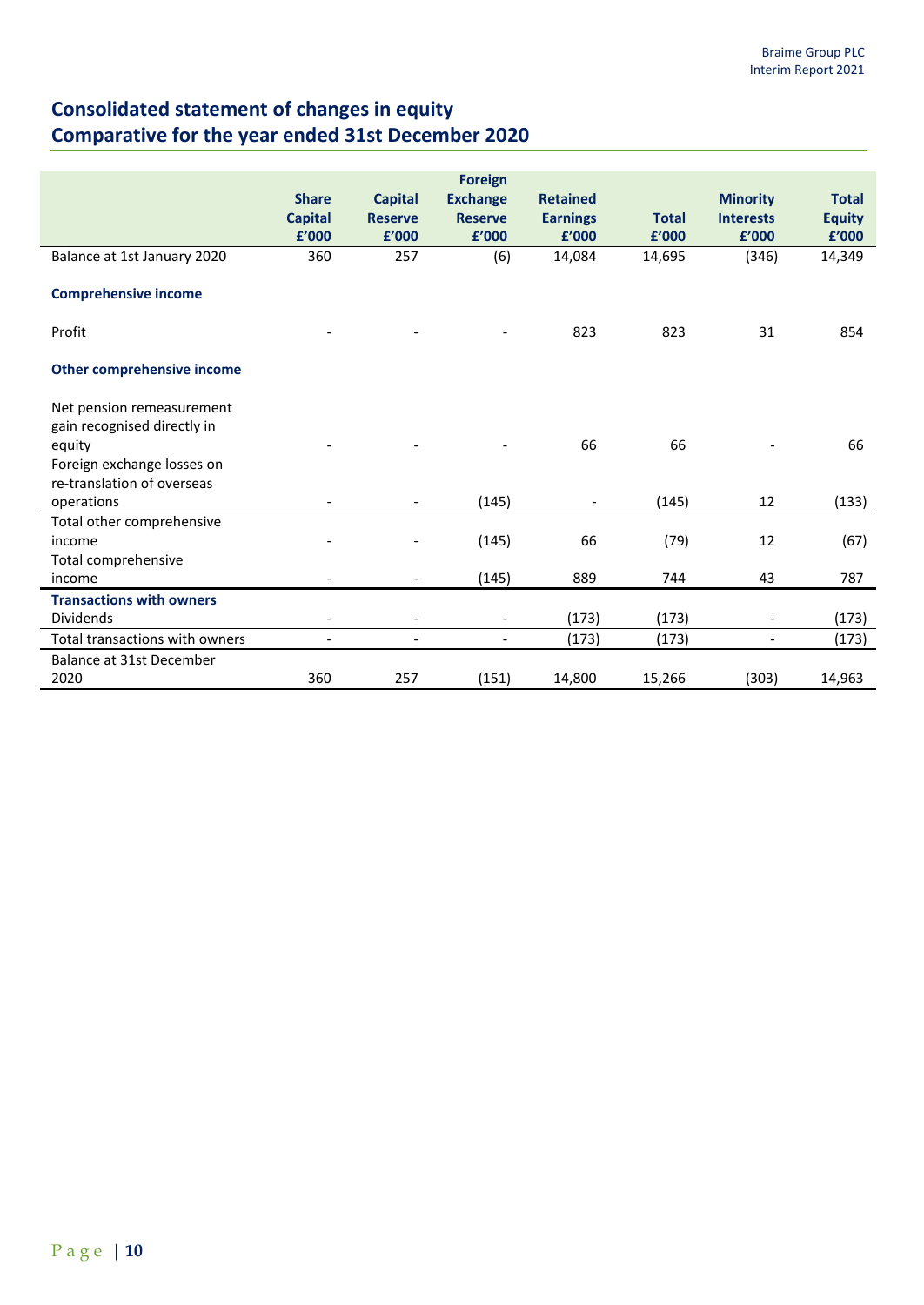## **Notes to the interim financial report**

### **1. Accounting policies**

### **Basis of preparation**

The interim financial report has been prepared using accounting policies that are consistent with those used in the preparation of the full financial statements to 31st December 2020 and those which management expects to apply in the Group's full financial statements to 31st December 2021.

This interim financial report is unaudited. The comparative financial information set out in this interim financial report does not constitute the Group's statutory accounts for the period ended 31st December 2020 but is derived from the accounts. Statutory accounts for the period ended 31st December 2020 have been delivered to the Registrar of Companies. The auditors have reported on those accounts. Their audit report was unqualified and did not contain any statements under Section 498 of the Companies Act 2006.

The Group's condensed interim financial information has been prepared in accordance with International Financial Reporting Standards ('IFRS') as adopted for the use in the European Union and in accordance with IAS 34 'Interim Financial Reporting' and the accounting policies included in the Annual Report for the year ended 31st December 2020, which have been applied consistently throughout the current and preceding periods. The Group has adopted the following new or amended standards as of 1st January 2021 –

• Amendments to IFRS9, IAS39, IFRS7, IFRS4 and IFRS16 – Interest rate benchmarks – introduces practical expedient and exemptions from hedge accounting requirements – effective accounting periods beginning on or after 1 January 2021

The application and interpretations surrounding the new or amended standards is not expected to have a material impact on the Group's reported financial performance or position. However, they may give rise to additional disclosures being made in the financial statements.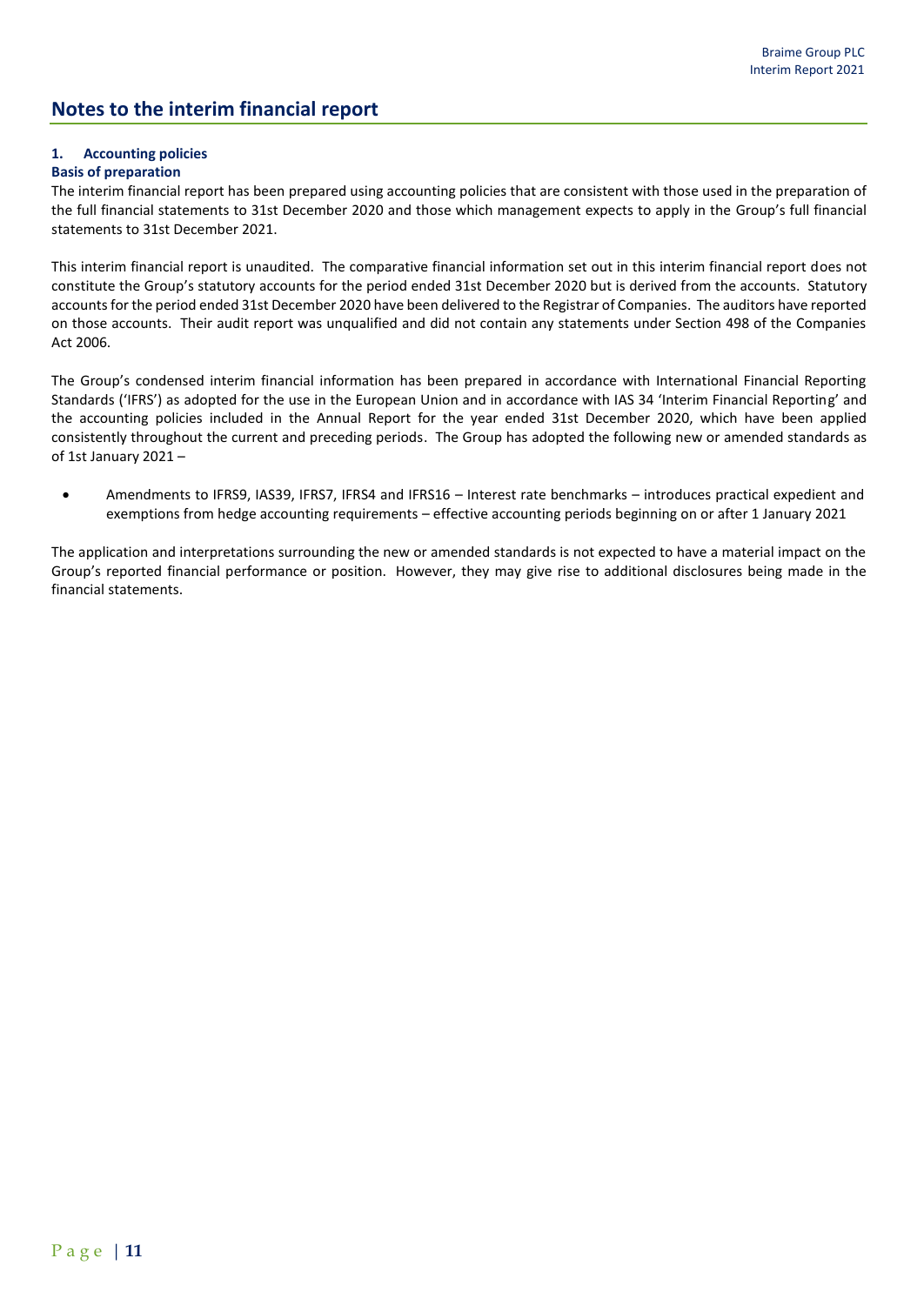# **Notes to the interim financial report (continued)**

### **2. Earnings per share and dividends**

Both the basic and diluted earnings per share have been calculated using the net results attributable to shareholders of Braime Group PLC as the numerator.

The weighted average number of outstanding shares used for basic earnings per share amounted to 1,440,000 (2020 – 1,440,000). There are no potentially dilutive shares in issue.

|                                                      | 6 months to<br>30th June<br>2021<br>£'000 |
|------------------------------------------------------|-------------------------------------------|
| Dividends paid on equity shares                      |                                           |
| Ordinary shares                                      |                                           |
| Interim of 7.80p per share paid on 25th May 2021     | 37                                        |
|                                                      |                                           |
| 'A' Ordinary shares                                  |                                           |
| Interim of 7.80p per share paid on 25th May 2021     | 75                                        |
| <b>Total dividends paid</b>                          | 112                                       |
|                                                      |                                           |
|                                                      | Year to                                   |
|                                                      | 31st December                             |
|                                                      | 2020                                      |
|                                                      | f'000                                     |
| Dividends paid on equity shares                      |                                           |
| Ordinary shares                                      |                                           |
| Interim of 8.00p per share paid on 5th June 2020     | 38                                        |
| Interim of 4.00p per share paid on 16th October 2020 | 19                                        |
|                                                      | 57                                        |
|                                                      |                                           |
| 'A' Ordinary shares                                  |                                           |
| Interim of 8.00p per share paid on 5th June 2020     | 77                                        |
| Interim of 4.00p per share paid on 16th October 2020 | 39                                        |
|                                                      | 116                                       |
| <b>Total dividends paid</b>                          | 173                                       |

**Total dividends paid**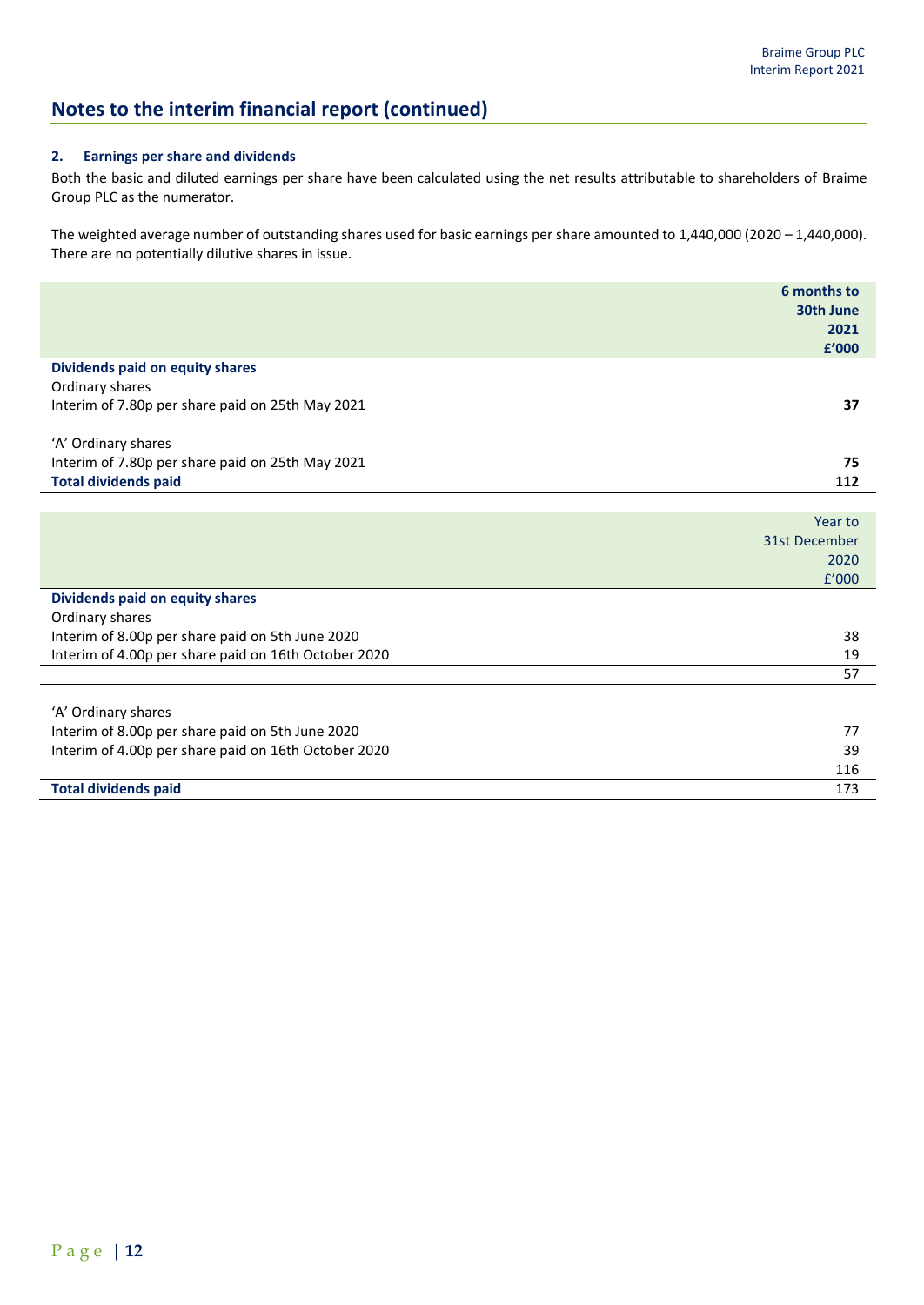# **Notes to the interim financial report (continued)**

### **3. Cash and cash equivalents**

|                          | <b>Unaudited</b> | <b>Unaudited</b> | Audited       |
|--------------------------|------------------|------------------|---------------|
|                          | 6 months to      | 6 months to      | year to       |
|                          | 30th June        | 30th June        | 31st December |
|                          | 2021             | 2020             | 2020          |
|                          | £'000            | f'000            | f'000         |
| Cash at bank and in hand | 1,673            | 1,558            | 1,533         |
| Bank overdrafts          | (909)            | (736)            | (335)         |
|                          | 764              | 822              | 1,198         |

### **4. Segmental information**

|                                 |                |                      | <b>Unaudited 6 months to</b> |              |  |  |
|---------------------------------|----------------|----------------------|------------------------------|--------------|--|--|
|                                 |                |                      | <b>30th June 2021</b>        |              |  |  |
|                                 | <b>Central</b> | <b>Manufacturing</b> | <b>Distribution</b>          | <b>Total</b> |  |  |
|                                 | £'000          | £'000                | £'000                        | £'000        |  |  |
|                                 |                |                      |                              |              |  |  |
| <b>Revenue</b>                  |                |                      |                              |              |  |  |
| External                        |                | 2,642                | 15,570                       | 18,212       |  |  |
| Inter company                   | 1,006          | 1,933                | 2,615                        | 5,554        |  |  |
|                                 |                |                      |                              |              |  |  |
| Total                           | 1,006          | 4,575                | 18,185                       | 23,766       |  |  |
|                                 |                |                      |                              |              |  |  |
| <b>Profit</b>                   |                |                      |                              |              |  |  |
| EBITDA                          | 36             | 517                  | 1,091                        | 1,644        |  |  |
| Finance costs                   | (34)           | (17)                 | (55)                         | (106)        |  |  |
| Finance income                  |                |                      | 2                            | $\mathbf{2}$ |  |  |
| Depreciation                    | (296)          | (19)                 | (340)                        | (655)        |  |  |
| Tax expense                     | (16)           | -                    | (204)                        | (220)        |  |  |
|                                 |                |                      |                              |              |  |  |
| (Loss)/profit for the period    | (310)          | 481                  | 494                          | 665          |  |  |
|                                 |                |                      |                              |              |  |  |
| <b>Assets</b>                   |                |                      |                              |              |  |  |
| <b>Total assets</b>             | 5,512          | 5,895                | 15,751                       | 27,158       |  |  |
| Additions to non-current assets | 379            | 11                   | 942                          | 1,332        |  |  |
| <b>Liabilities</b>              |                |                      |                              |              |  |  |
| <b>Total liabilities</b>        | 888            | 3,141                | 7,710                        | 11,739       |  |  |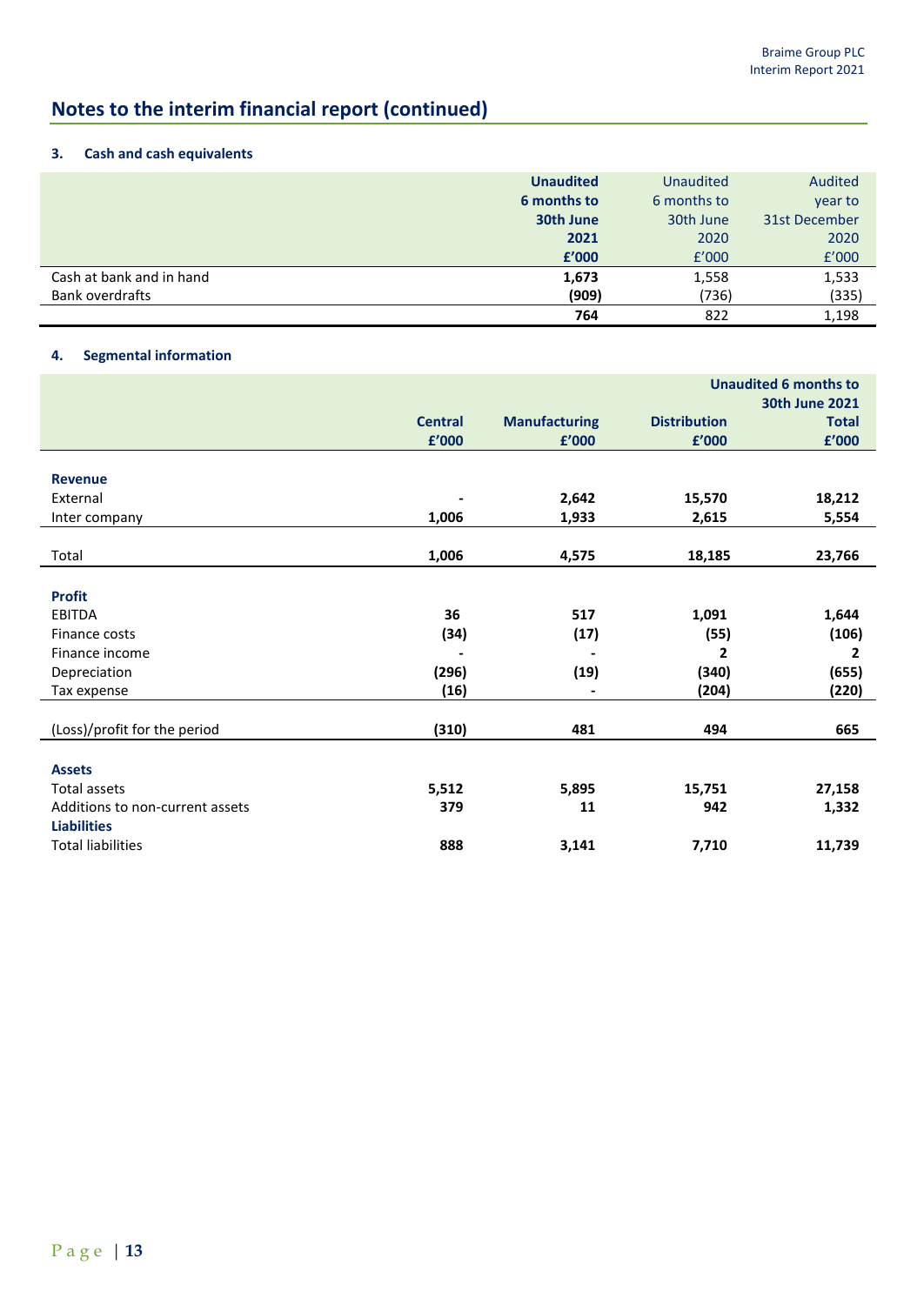# **Notes to the interim financial report (continued)**

### **4. Segmental information – continued**

|                                                       |                | <b>Unaudited 6 months to</b>  |                     |                                              |
|-------------------------------------------------------|----------------|-------------------------------|---------------------|----------------------------------------------|
|                                                       |                |                               |                     | <b>30th June 2020</b>                        |
|                                                       | <b>Central</b> | <b>Manufacturing</b>          | <b>Distribution</b> | <b>Total</b>                                 |
|                                                       | £'000          | £'000                         | £'000               | £'000                                        |
|                                                       |                |                               |                     |                                              |
| <b>Revenue</b>                                        |                |                               |                     |                                              |
| External                                              |                | 1,953                         | 14,161              | 16,114                                       |
| Inter company                                         | 1,016          | 1,695                         | 2,381               | 5,092                                        |
|                                                       |                |                               |                     |                                              |
| Total                                                 | 1,016          | 3,648                         | 16,542              | 21,206                                       |
| <b>Profit</b>                                         |                |                               |                     |                                              |
| <b>EBITDA</b>                                         | 352            | (18)                          | 767                 | 1,101                                        |
| Finance costs                                         | (53)           | (15)                          | (14)                | (82)                                         |
| Finance income                                        |                | $\overline{\phantom{a}}$      |                     |                                              |
| Depreciation                                          | (300)          | (11)                          | (335)               | (646)                                        |
| Tax expense                                           | (14)           | 10                            | (111)               | (115)                                        |
|                                                       |                |                               |                     |                                              |
| (Loss)/profit for the period                          | (15)           | (34)                          | 307                 | 258                                          |
|                                                       |                |                               |                     |                                              |
| <b>Assets</b>                                         |                |                               |                     |                                              |
| <b>Total assets</b>                                   | 5,449          | 4,551                         | 14,719              | 24,719                                       |
| Additions to non-current assets                       | 242            | 2                             | 634                 | 878                                          |
| <b>Liabilities</b>                                    |                |                               |                     |                                              |
| <b>Total liabilities</b>                              | 926            | 2,384                         | 6,514               | 9,824                                        |
|                                                       |                |                               |                     |                                              |
|                                                       |                |                               |                     |                                              |
|                                                       |                |                               |                     |                                              |
|                                                       |                |                               |                     | <b>Audited year to</b><br>31st December 2020 |
|                                                       | <b>Central</b> |                               | <b>Distribution</b> | <b>Total</b>                                 |
|                                                       | £'000          | <b>Manufacturing</b><br>£'000 | £'000               | £'000                                        |
|                                                       |                |                               |                     |                                              |
| <b>Revenue</b>                                        |                |                               |                     |                                              |
| External                                              |                | 3,762                         | 29,041              | 32,803                                       |
| Inter company                                         | 1,772          | 3,068                         | 5,159               | 9,999                                        |
|                                                       |                |                               |                     |                                              |
| Total                                                 | 1,772          | 6,830                         | 34,200              | 42,802                                       |
|                                                       |                |                               |                     |                                              |
| <b>Profit</b>                                         |                |                               |                     |                                              |
| <b>EBITDA</b>                                         | 309            | (163)                         | 2,511               | 2,657                                        |
| Finance costs                                         | (105)          | (31)                          | (55)                | (191)                                        |
| Finance income                                        |                | $\overline{7}$                | 2                   | 9                                            |
| Depreciation                                          | (592)          | (28)                          | (660)               | (1, 280)                                     |
| Tax expense                                           | 32             | $\overline{\phantom{a}}$      | (373)               | (341)                                        |
|                                                       |                |                               |                     |                                              |
| (Loss)/profit for the period                          | (356)          | (215)                         | 1,425               | 854                                          |
|                                                       |                |                               |                     |                                              |
| <b>Assets</b>                                         |                |                               |                     |                                              |
| Total assets                                          | 5,178          | 4,200                         | 15,228              | 24,606                                       |
| Additions to non-current assets<br><b>Liabilities</b> | 415            | 54                            | 2,020               | 2,489                                        |